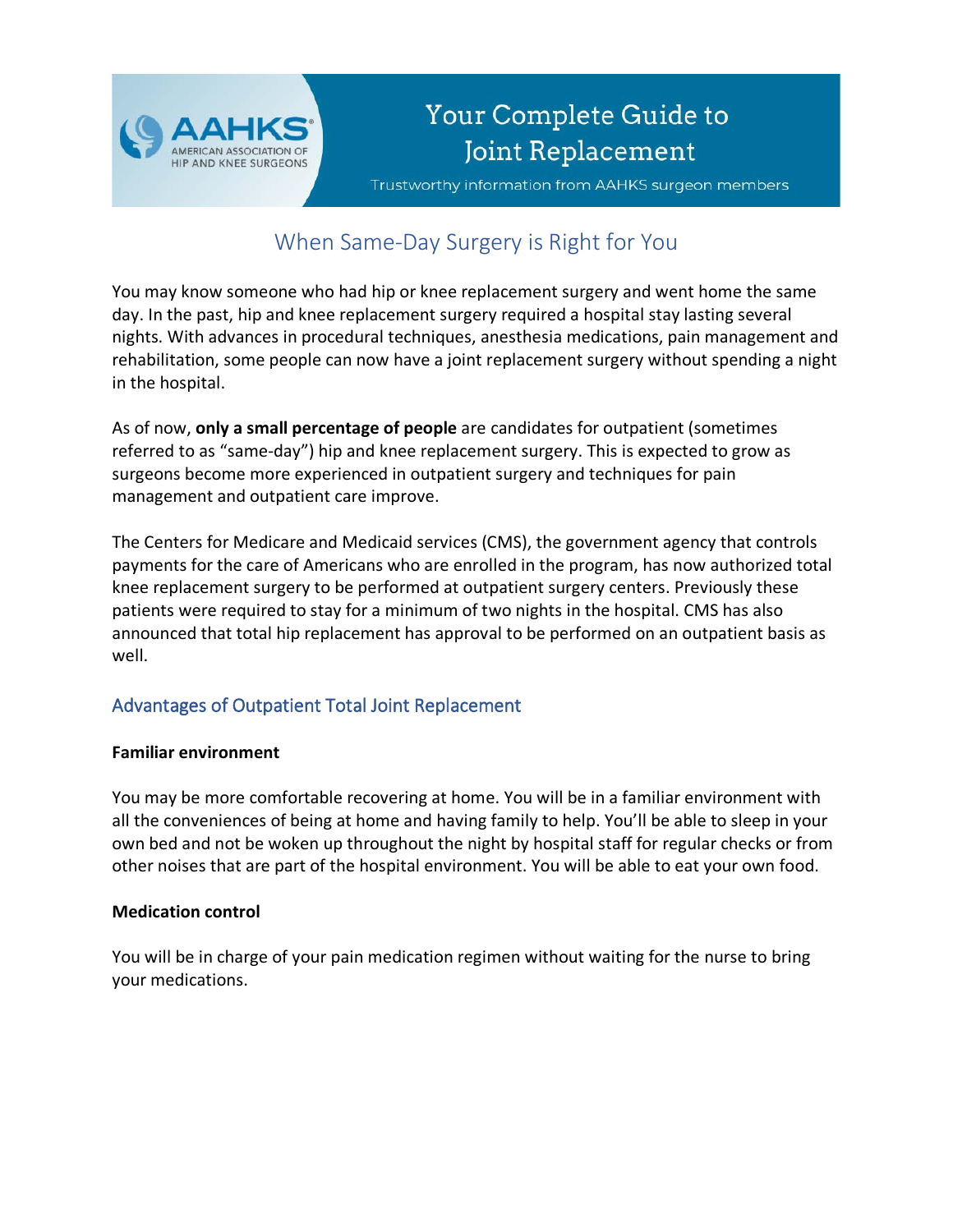#### **Less Infection Risk**

There is less risk of infection by getting out of the hospital environment.

#### **Cost savings**

There is potential cost savings to both you and your hospital. If you have a high insurance deductible or coinsurance payment, you may save a substantial amount of money by skipping the cost of overnight hospital care.

## Who can have outpatient joint replacement surgery?

If you are **healthy and active** with no major or ongoing medical problems, then you might be a good candidate for outpatient surgery. Typically, **younger** patients who are walking without assistive devices (like canes or walkers) before surgery and are **limited only by a painful hip or knee** make good candidates. Your motivation to get better is a key part of doing well with outpatient joint replacement surgery, and it is very important to keep a positive attitude.

Your orthopaedic surgeon can help you decide if you could be a candidate for outpatient hip or knee replacement surgery.

## Who shouldn't have outpatient joint replacement surgery?

If you have a **serious medical issue**, then it may be best to stay in the hospital for one or two days after surgery to make sure that your medical problems are stable before you go home. Patients with medical conditions such as heart disease, congestive heart failure, poorly controlled diabetes, chronic lung disease, chronic kidney disease, sleep apnea, or who take daily steroid medications will most likely not be candidates for outpatient joint replacement surgery. The same holds true for patients with **balance problems or chronic neurologic disease** who have had difficulty walking before surgery. Patients who **live alone and have no one to care for them** at home are also not candidates.

#### Getting Ready for Outpatient Joint Replacement Surgery

If you and your surgeon have determined that it is safe for you to have outpatient surgery, it is essential to make plans before the day of surgery. Include your friends and family in the plans – especially those who will be staying with you and caring for you after you return home. This individual can serve as a coach and is an important part of the process.

- 1) Go to the class offered by the hospital or outpatient center where you will have your surgery.
- 2) Prepare your home: remove loose rugs, board pets, prepare and freeze meals.
- 3) Plan your care: fill prescriptions, make appointments for nursing care and physical therapy.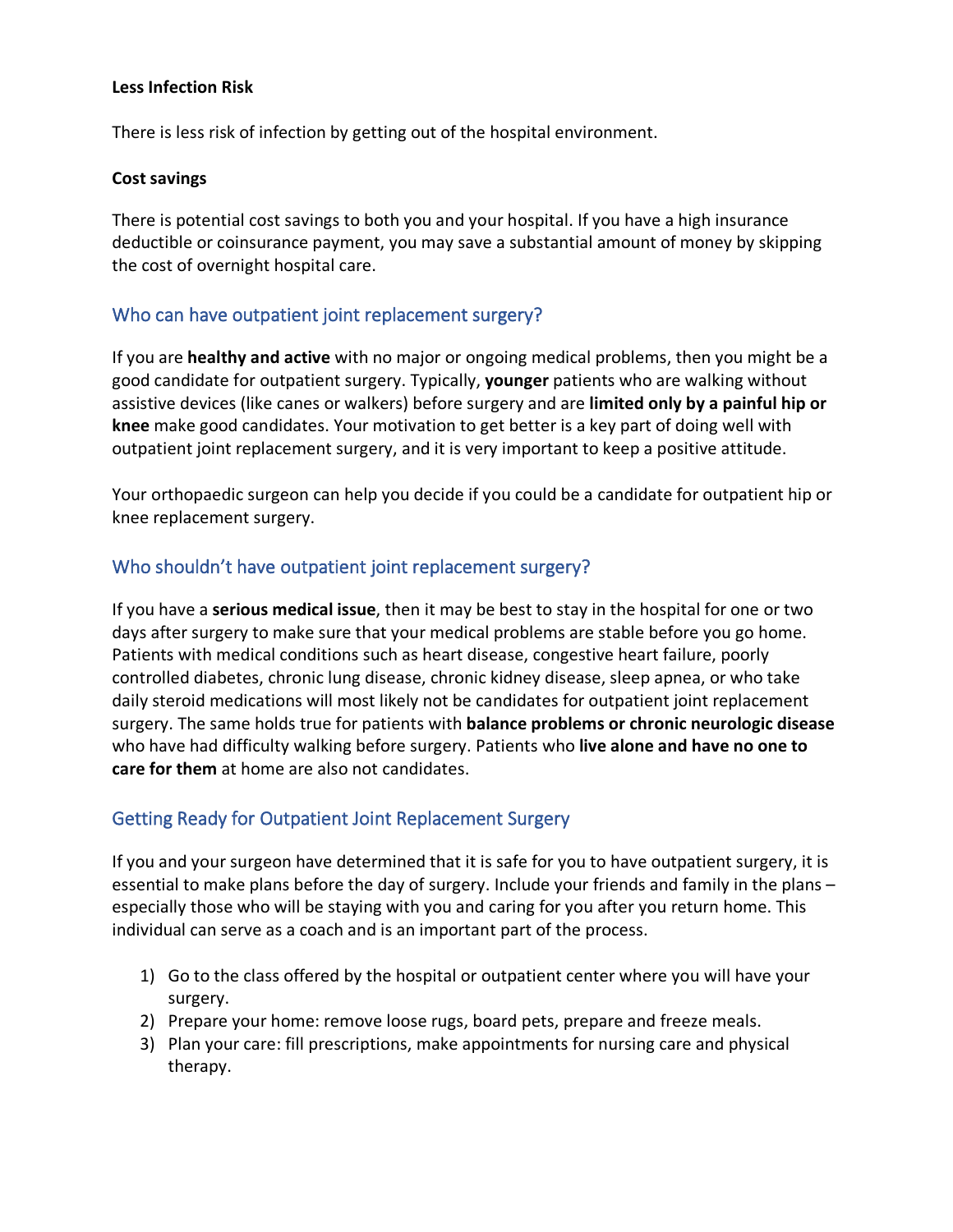#### **Surgery Day**

Visi[t www.AAHKS.org](http://www.aahks.org/) to watch videos that show you what to expect on the day of surgery for hip replacement and knee replacement.

Note that no matter what surgical approach your surgeon uses for hip replacement surgery (posterior, mini-posterior, anterior), it has no bearing on whether you are a potential candidate for outpatient surgery.

#### **After Surgery and Going Home**

When your joint replacement surgery is complete, you will spend time in a post anesthesia care unit (PACU). This is an area in the facility that allows you to recover from your surgery. You will work with a therapist or a nurse to get out of bed to a chair and then start walking. If you have stairs at home, this may include practicing walking up and down stairs. Before you are ready to go home, you should:

- Be safe walking with crutches or a walker
- Feel good enough to eat solid food and drink liquids with no nausea or vomiting
- Not have any dizziness or drowsiness
- Urinate without difficulty before leaving
- Have stable vitals signs such as blood pressure and heart rate
- Have pain well controlled with oral pain medicine

Before leaving the facility, you will be given prescriptions for pain medicine and blood thinners. You will also typically be given instructions for activity and wound care and information on whom to contact if you have any problems at home.

For select patients total joint replacement can be safely performed on an outpatient basis; however, not all patients are good candidates. Further scientific research is needed to better understand who will benefit from this the most and what kind of rehabilitation will be most effective. Thus far, most research studies have shown that outpatient joint replacement is safe for the right person with no difference in complications or readmission rates as compared to surgery with a traditional hospital stay. Researchers continue to study outpatient joint replacement and the long-term outcomes after surgery.